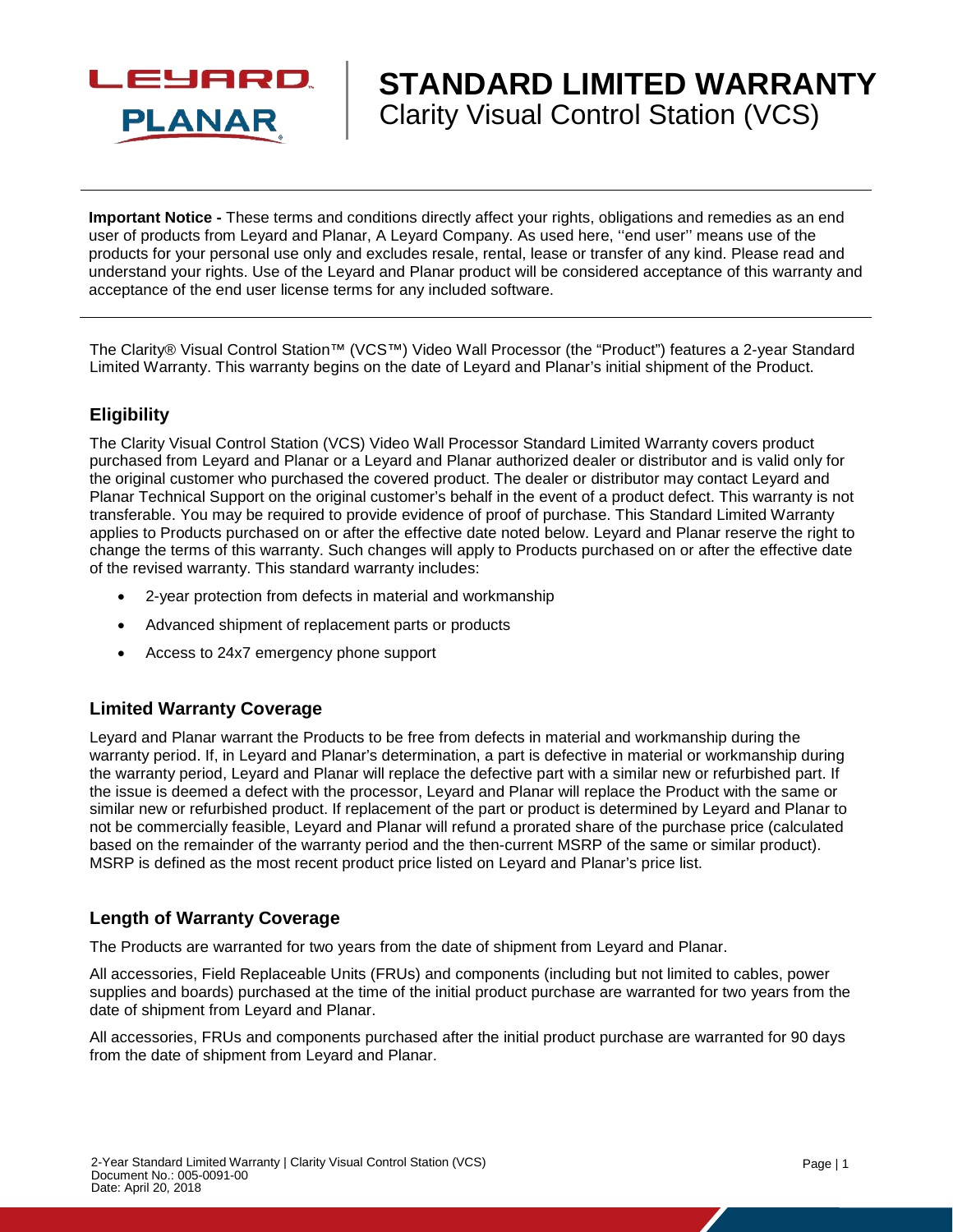## **Replacement Guidelines**

Leyard and Planar's products are designed to be easily serviceable by the customer. The majority of parts are built as modules called Field Replaceable Units (FRUs). It is often easier and more cost effective for customers to replace FRUs than to send the entire display back to the factory for repair. If the issue is deemed a manufacturing defect with the processor, Leyard and Planar will issue a replacement for a similar new or refurbished product.

Upon discovering a problem with the product, please follow the warranty replacement procedure below:

- 1. Contact Leyard and Planar Technical Support via email or phone.
	- Email addresses: ts@planar.com (for customers in North America) or emeats@planar.com (for customers outside North America)
	- Technical support phone hotlines: +1 866 752 6271 (North America) or +33 5 63 78 38 10 (outside North America)
- 2. Provide the serial number, product model number, purchase date, description of the problem and troubleshooting steps already attempted.
- 3. Leyard and Planar Technical Support will attempt to correct any minor issues that might be causing the problem. If Leyard and Planar are unable to resolve the problem through troubleshooting and confirm that the claim is being made during the warranty period, a return material authorization (RMA) number will be issued for the defective part or product and a replacement will be sent to the customer.
- 4. Leyard and Planar will ship the replacement part or product via ground shipping (or the least expensive shipping method). The customer is responsible for excess charges for any other method of shipping requested.
- 5. Upon receipt of the replacement part or product, the customer should inspect the packaging and materials for shipping damage. Report all damage immediately to the carrier and/or Leyard and Planar Service Representative.
- 6. Customer will have 14 days from the date of receipt of the Advance Replacement part or product to return the defective part or product to the authorized return facility. If it is not returned within this time, Leyard and Planar will invoice customer and customer will pay the current market price of the replacement part or product within 30 days from the invoice date. Leyard and Planar reserve the right to refuse warranty service for a past due account. Customer will:
	- a. Return the defective part or product in the box in which the Advance Replacement part or product was shipped. Products must be shipped on a pallet to avoid damage.
	- b. Return only the defective part or product. Leyard and Planar will not be responsible for returning or replacing any Accessories or other items returned with the defective product.
	- c. Return the part to the repair location specified by the Leyard and Planar Service Representative. Clearly mark the RMA number on the shipping box. Verify that the RMA number on the shipping box matches the RMA number for the defective part being returned.
	- d. Customer is responsible for all return shipping charges, including but not limited to freight charges, taxes, duties and insurance.

### **Warranty Exclusions**

This Standard Limited Warranty does not include or is limited by the following:

- 1. Product not purchased from Leyard and Planar or an authorized Leyard and Planar distributor or dealer.
- 2. Shipment delivery time and availability may vary based on origin and destination. Leyard and Planar is unable to deliver to PO Box and APO/FPO Box addresses.
- 3. Product on which the serial number has been defaced, modified or removed.
- 4. Product that has been resold, transferred, rented, leased, lost, stolen or discarded.
- 5. Rental costs for temporary replacement products.
- 6. Any third party software or accessory malfunction.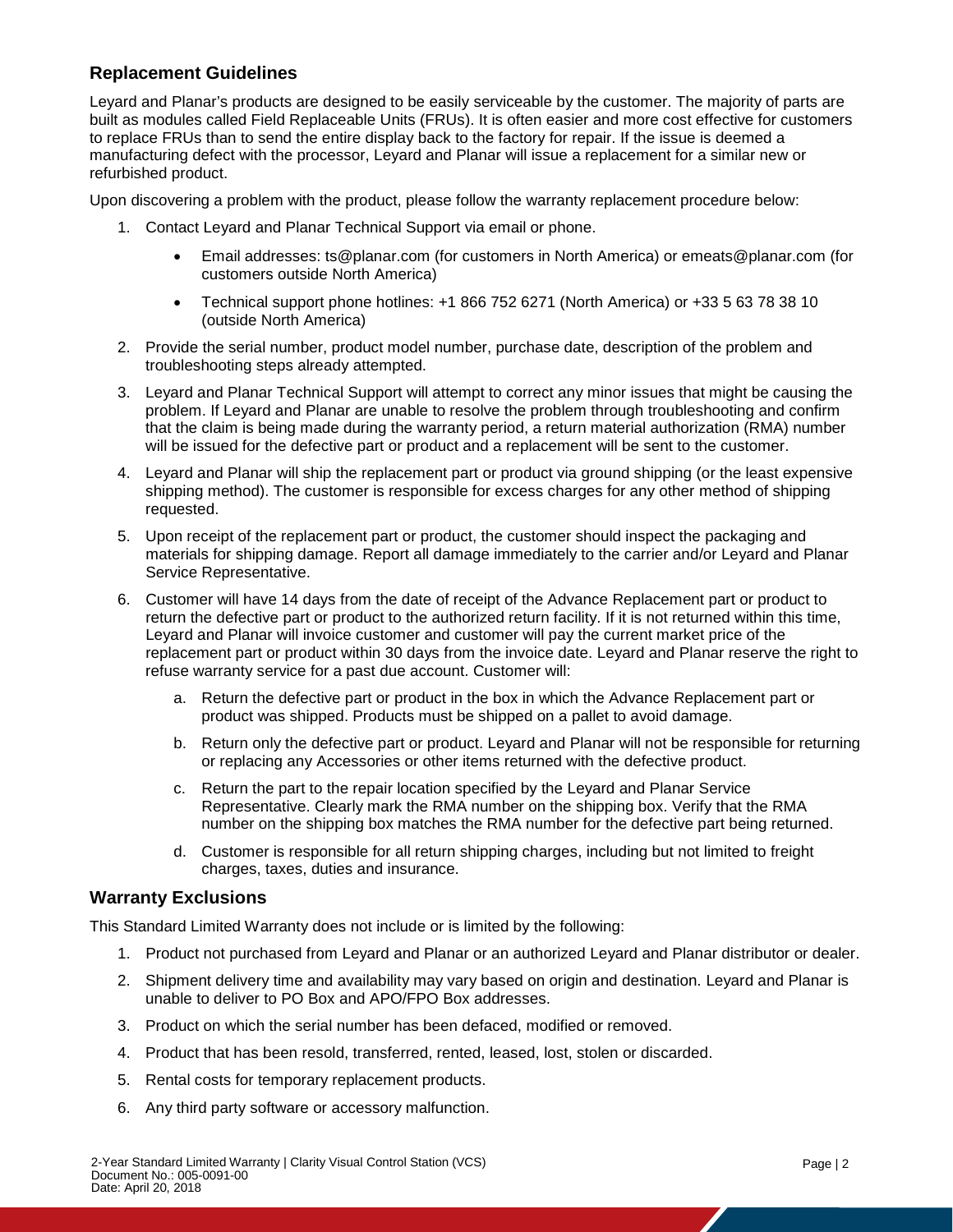- 7. Labor or travel costs for installation, set-up, repair, adjustment to display settings, removal, reinstallation or other services.
- 8. Damage, deterioration or malfunction resulting from:
	- a. Accident, abuse, misuse, neglect, improper ventilation & cooling, adverse environment (e.g., dust), fire, water, lightning or other acts of nature, smoke exposure (cigarette or otherwise), unauthorized product modification, or failure to follow instructions supplied with the product.
	- b. Upgrade, repair or attempted repair by anyone other than Leyard and Planar.
	- c. Any damage to the product during or due to shipment.
	- d. Any damage during the installation, removal, disassembly and reassembly of the product by customer.
	- e. Causes external to the product, such as electric power fluctuations or failure.
	- f. Use of supplies or parts not meeting Leyard and Planar's specifications.
	- g. Normal wear and tear.
	- h. Customer caused defects, including but not limited to misuse or damage to drivers, disks or connectors, or software corruption.
	- i. Failure to follow maintenance procedures as outlined in the product's User Guide where a schedule is specified for regular maintenance of the product.
	- j. Operating the display outside the suggested normal usage conditions stated in the User Guide.
	- k. Opening of the chassis by untrained personnel, tampering with internal circuitry or removing or replacing any internal components or parts.
	- l. Any other cause not related to a defect in material or workmanship.

For additional information or the name of the nearest Leyard and Planar service center, contact your Leyard and Planar distributor or Leyard and Planar:

- By phone: +1 866 752 6271 (for customers in North America) or +33 5 63 78 38 10(for customers outside North America), or
- By email: ts@Planar.com (for customers in North America) or emeats@planar.com (for customers outside North America)

### **Miscellaneous Return Issues**

- 1. Leyard and Planar will not accept returned product unless the RMA number issued by Leyard and Planar is shown on the outside of the box.
- 2. If the defective product is returned and determined to be excluded from warranty under any of the exclusions listed above, Leyard and Planar reserve the right to charge the customer an amount not to exceed the MSRP.
- 3. If product is returned and is determined to be a No Fault Found (NFF) unit, Leyard and Planar reserve the right to invoice the customer for any costs incurred by Leyard and Planar.
- 4. It is the responsibility of the customer to properly package the defective product and ship it to the address provided by the Leyard and Planar Customer Service representative with the RMA number prominently displayed. If the defective product is not properly packaged and is damaged in transit during its return to Leyard and Planar, the customer may be charged for either the repair costs, if repairable, or the MSRP of a replacement product.
- 5. Replacement parts or product will assume the remainder of the original product's warranty or 90 days from the date of shipment, whichever is longer.
- 6. Customer agrees to retain the replacement part or product delivered by Leyard and Planar and that the returned defective part or product becomes the property of Leyard and Planar.